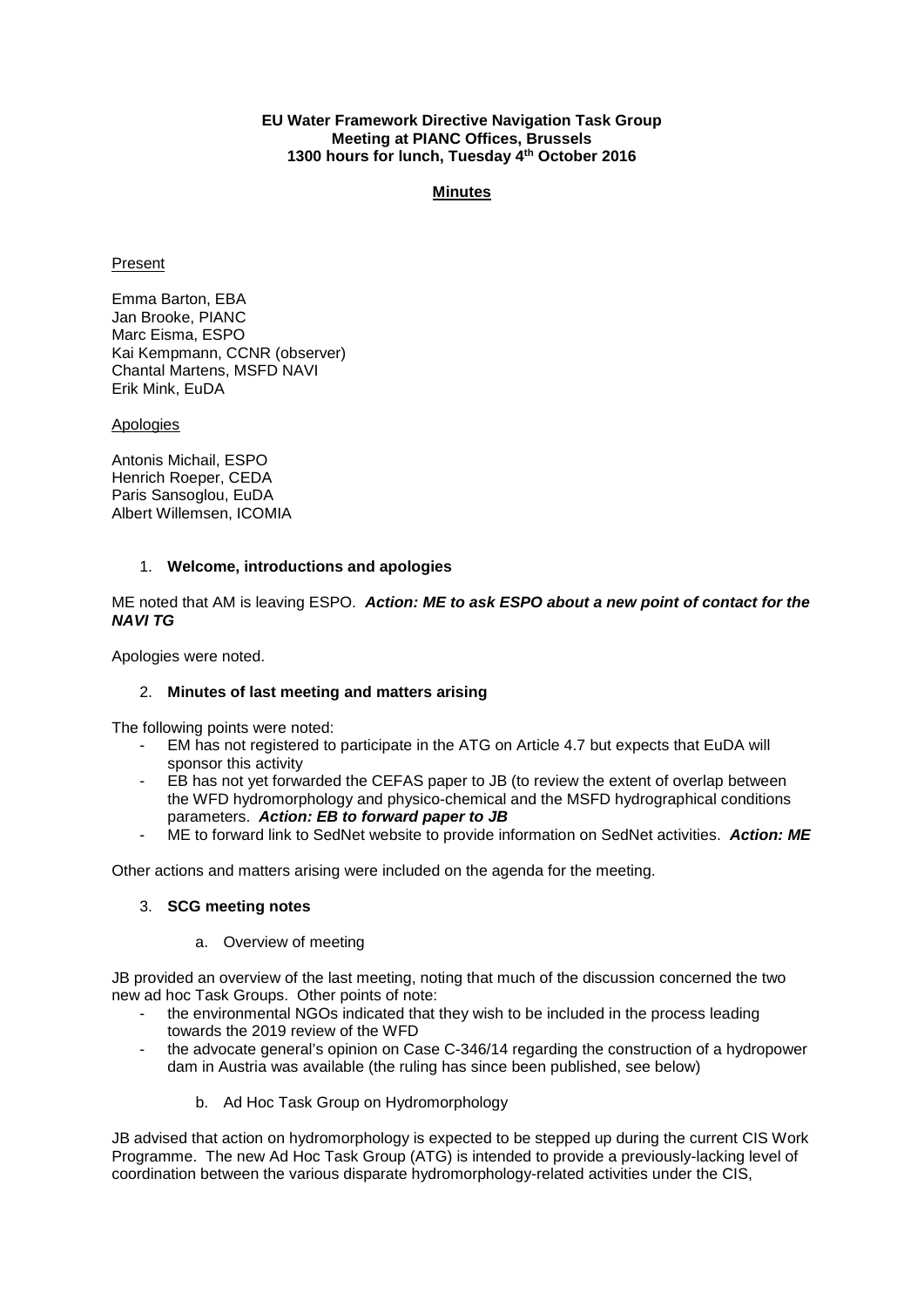including the WG ECOSTAT work (e.g. on intercalibration of GEP), the work on the Floods Directive, under the Programmes of Measures WG, etc.). Whereas some activities will continue to take place under ECOSTAT, there will also be SCG-led activities. In this latter regard, the HyMo ATG will provide a link to new activities such as the ATG on Article 4.7; links to MSFD activities; and technical guidance.

JB will represent NAVI TG on this Hydromorphology ATG.

Amongst the first activities under this ATG, there will be a hydromorphology and rivers workshop in Ispra, Italy (October 13<sup>th</sup> – 14<sup>th</sup>). CCNR had intended to be represented by the NL Rijkswaterstaat, but RWS will no longer attend.

The next ECOSTAT meeting will be held in Den Helder, NL, on  $20<sup>th</sup> - 21<sup>st</sup>$  October. The first agenda items at this meeting relate to the hydromorphology activity. JB will attend the first morning of the ECOSTAT meeting and will therefore receive the report of the hydromorphology and rivers workshop to pass on to NAVI TG members.

KK indicated that CCNR would intend to participate in future hydromorphology and rivers activities, as the Secretariat if necessary.

#### *Action: JB to prepare and circulate a note on the hydromorphology related discussions at ECOSTAT, including feedback at ECOSTAT on the Ispra workshop*

c. Ad Hoc Task Group on Article 4.7

JB advised that this ATG is also now starting up. There will be a workshop on December  $13<sup>th</sup> - 14<sup>th</sup>$  at which JB will present (likely on her work for JASPERS / in the UK). A particular emphasis of this workshop will be on establishing the procedure leading to the decision on whether Article 4.7 needs to be applied to a particular project.

Attention will also presumably be given to the outcomes of the Weser ruling <http://curia.europa.eu/juris/liste.jsf?num=C-461/13> confirming that deterioration is to be established at element level, and also to the more recent Styria hydropower development ruling [http://curia.europa.eu/juris/liste.jsf?num=C-346/14,](http://curia.europa.eu/juris/liste.jsf?num=C-346/14) which confirmed that the decision on what constitutes overriding public interest lies with the Member State *as long as the correct process has been followed*. KK noted that consideration had indeed been given in this project to different configurations for technical feasibility.

EB suggested that, as there is so little WFD case law to date, all relevant points from both these rulings should be included in the guidance to help improve certainty.

KK indicated that CCNR will follow the work of this ATG and may also participate in the ATG as an intergovernmental organisation.

d. Benefits of adaptive management approach

EM's paper on Article 4.7 and the Weser ruling was discussed. EM highlighted that not all change is bad (i.e. hydromorphological change can lead to ecological benefits). He also explained how it can be very difficult to determine whether a certain threshold has been exceeded causing deterioration at element level in certain parameters. It was agreed that the concept of adaptive management has a potentially important role in situations where there is uncertainty about potential effects on status but where the risks are understood and where mitigation is possible (i.e. the risks are manageable). *Action: JB to emphasise the benefits/advantages of adaptive management at the ATG workshop and its follow up meetings*

EM pointed out that a flexible approach, informed by monitoring, is far preferable to relying on (often inflexible) Court rulings.

It was agreed that no further action is required with regard to EM's paper (i.e. it remains an internal NAVI TG discussion paper).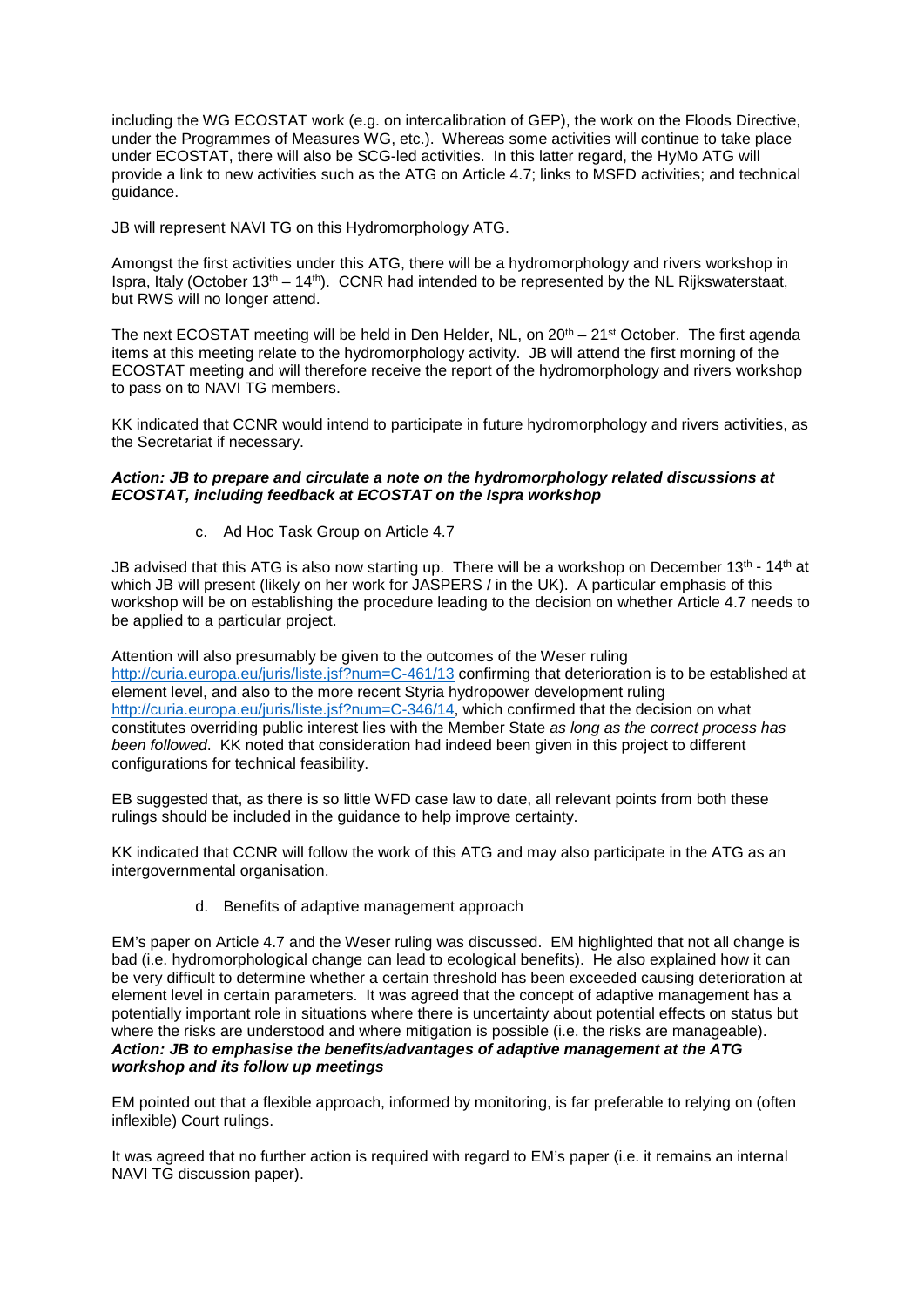# 4. **Working Group Chemicals**

EM advised that several meetings of WG Chemicals have been postponed. The latest date for a proposed meeting is 12-13th December. He noted that topics for discussion will include the substances proposed to be added to the P(H)S lists when the EQS Directive is revised. The potential addition of substances such as biocides and endocrine disrupters is proving controversial and it is likely that a range of discussions is ongoing behind-the-scenes (including a definition of endocrine disruption). There is no clear proposed or draft list yet: EM will circulate this when it is available.

ME confirmed that the equivalent meetings at national level in NL have also been subject to postponements and cancellations.

It was noted that JRC has distributed a 'litter from rivers' questionnaire to Member States, presumably part of the process linking WFD and MSFD implementation.

a. Use of open loop scrubbers in WFD water bodies

JB reported that AM has sent a COM-ESSF paper from earlier this year to JB. *Action: JB to circulate*

# *Post-meeting note: note from AM circulated with draft minutes*

EM reported that the European Sustainable Shipping Forum (Scrubbers Forum) met on 15th September. This meeting considered *inter alia* a new scrubber design (but this is not yet proven) and information related to the quality of washwater. *Action: EM to circulate a report from Benoit Loicq presented to the meeting; ME to circulate a statement by ESPO/ECSA.* 

b. Biocide approvals

AW had provided a written update on the current situation regarding biocide approvals, including under EU regulations. Currently COM approves the substance but Member States approve the use of biocide *products*. A problem therefore arises when MS use different criteria e.g. some vessels owners will travel to a different country to have their preferred biocide applied.

There is the potential for further problems when there is inadequate dialogue between e.g. DG SANCO and DG Env, not least because of the need to find the correct balance between the use of biocides [with the associated implications for marine life directly and indirectly via water/sediment quality contamination] and the risks posed by the importation and distribution of non-native species, especially invasive species, if antifoulants are not effective. The latter scenario has obvious implications for achievement of WFD and LSFD objectives. *Action: JB to raise this issue with COM at the forthcoming WFD SCG meeting*

EB reported that COM has recently approved three copper substances so MS can now approve paints using these substances. The latter scenario has obvious implications for achievement of WFD and MSFD objectives, in particular if one or more biocides under scrutiny ends up on the list of priority substances.

# 5. **Other business**

a. TEN-T and Good Navigation Status

KK introduced an activity being undertaken under the TEN-T initiative to define the concept of Good Navigation Status (GNS). European waterways need to achieve GNS by 31st December 2030. The first activity took place in June 2015 when COM let a contract to consultants to elaborate on the concept.

The criteria developed have included hard components (physical dimensions) such as draught / depth (although there are some issues here not least because a reference water level is not defined) and air draught / headroom and soft components such as traffic management and clean fuel. There are also